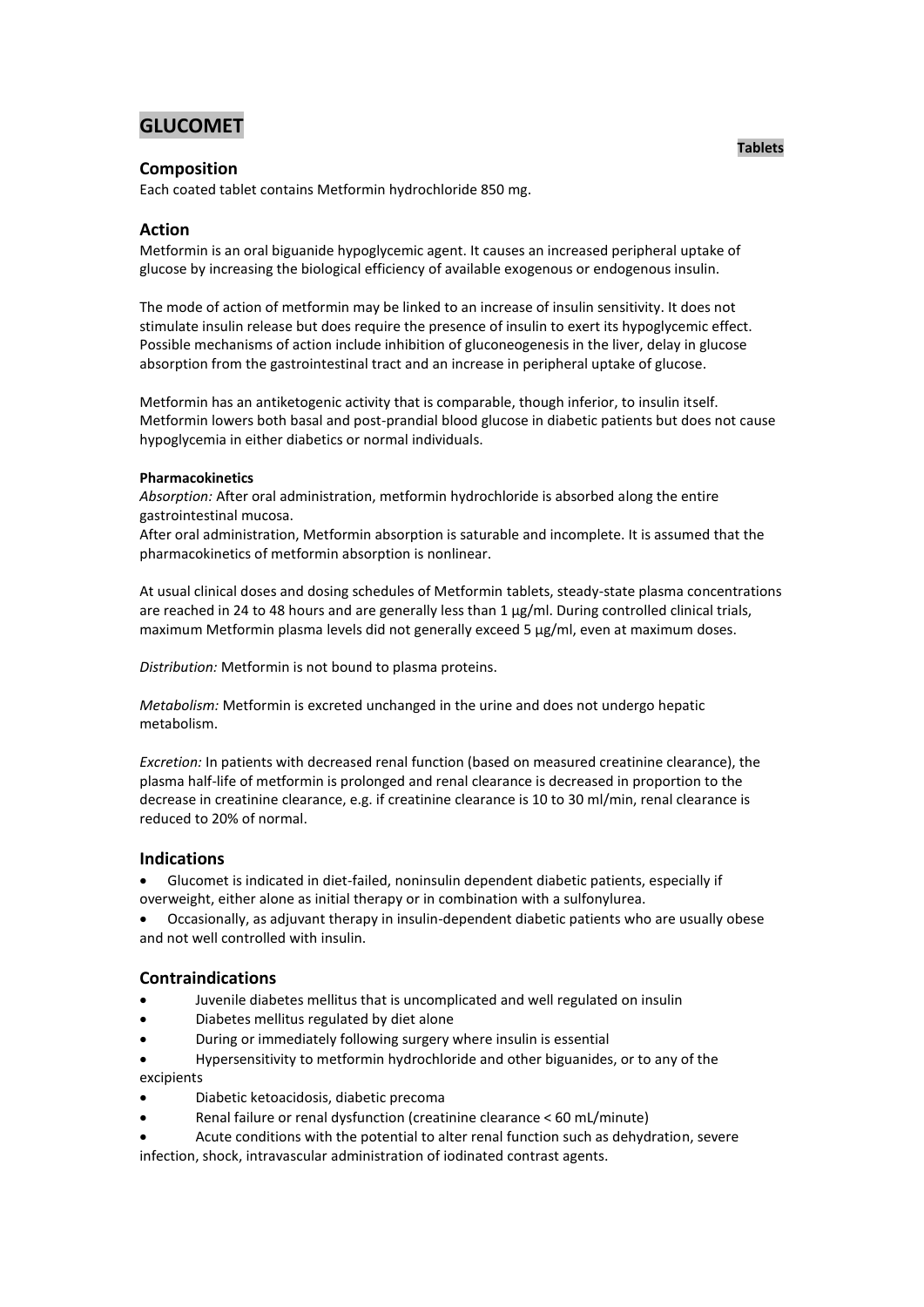Acute or chronic disease which may cause tissue hypoxia such as cardiac failure, recent myocardial infarction, respiratory failure, pulmonary embolism, shock, acute significant blood loss, sepsis, gangrene, pancreatitis

- Severe hepatic insufficiency, acute alcohol intoxication, alcoholism
- History of lactic acidosis
- **A** Lactation

## **Warnings**

Metformin is not recommended for use in children. Metformin is indicated in the elderly, but not when renal function is impaired.

## **Adverse Reactions**

Metformin is well tolerated. However, gastrointestinal upsets, which are usually minor and transient, may occur**.** They may often be avoided by taking the drug with meals (which is always recommended). Occasionally, a temporary lowering of the dose may be needed. Only 3% of patients have had to discontinue Metformin therapy because of this complication. Therefore, it is important that treatment is not abandoned at the first sign of intolerance, since this has been found to resolve spontaneously, and it is usual for gastrointestinal upsets to disappear within the period during which diabetic control is achieved. It is unusual for these upsets to return and if symptoms occur, an alternative reason should be sought.

Lactic acidosis is a serious and often fatal metabolic complication that has been reported in a number of diseases, including diabetes. It is characterized by acidosis (decreased blood pH); electrolyte disturbances with an increased anion gap and an increased lactate level with altered lactate/pyruvate ratio. Azotemia may also be present. Lactic acidosis often has an insidious onset and non-specific symptomatology. Marked anorexia or unexplained weight loss may indicate the onset and precede the full clinical manifestations of lactic acidosis presenting with nausea, vomiting, hyperventilation, malaise and/or abdominal pain. In the majority of fatal cases, patients with these early symptoms have not been investigated for lactic acidosis. In patients with metabolic acidosis lacking evidence of ketoacidosis (ketonuria and ketonemia), lactic acidosis should be suspected. Lactic acidosis is a medical emergency that must be treated in hospital immediately.

The few cases of lactic acidosis reported with Metformin therapy have occurred in patients with complications. This problem of lactic acidosis with Metformin is unusual, if patients are correctly selected and attention paid to correct diet and dosage.

## **Precautions**

The use of this drug does not dispense with the need for low caloric and low carbohydrate diet. The usual biological tests must be performed routinely. Serum creatinine should be determined and urine should be checked for ketones before initiating treatment.

Metformin treatment should be stopped 2-3 days before surgery and clinical investigations such as intravenous urography and intravenous angiography. It should be reinstated only after control of renal function has been regained.

The use of Metformin is not recommended in conditions that may cause dehydration, or in patients suffering from serious infections or trauma.

Certain hyperglycaemic drugs (e.g. corticosteroids, thiazide diuretics, oral contraceptives) are liable to modify the trend of the diabetic condition and require either increased dosage, concurrent administration of sulfonylureas, or changing over to insulin.

Metformin used as sole therapy does not induce hypoglycemia. Care should be taken when administering in combination with insulin or sulfonylureas. Monitor blood sugar readings regularly. If it is decided to stabilize diabetic patients with Metformin and insulin therapy, it is recommended that